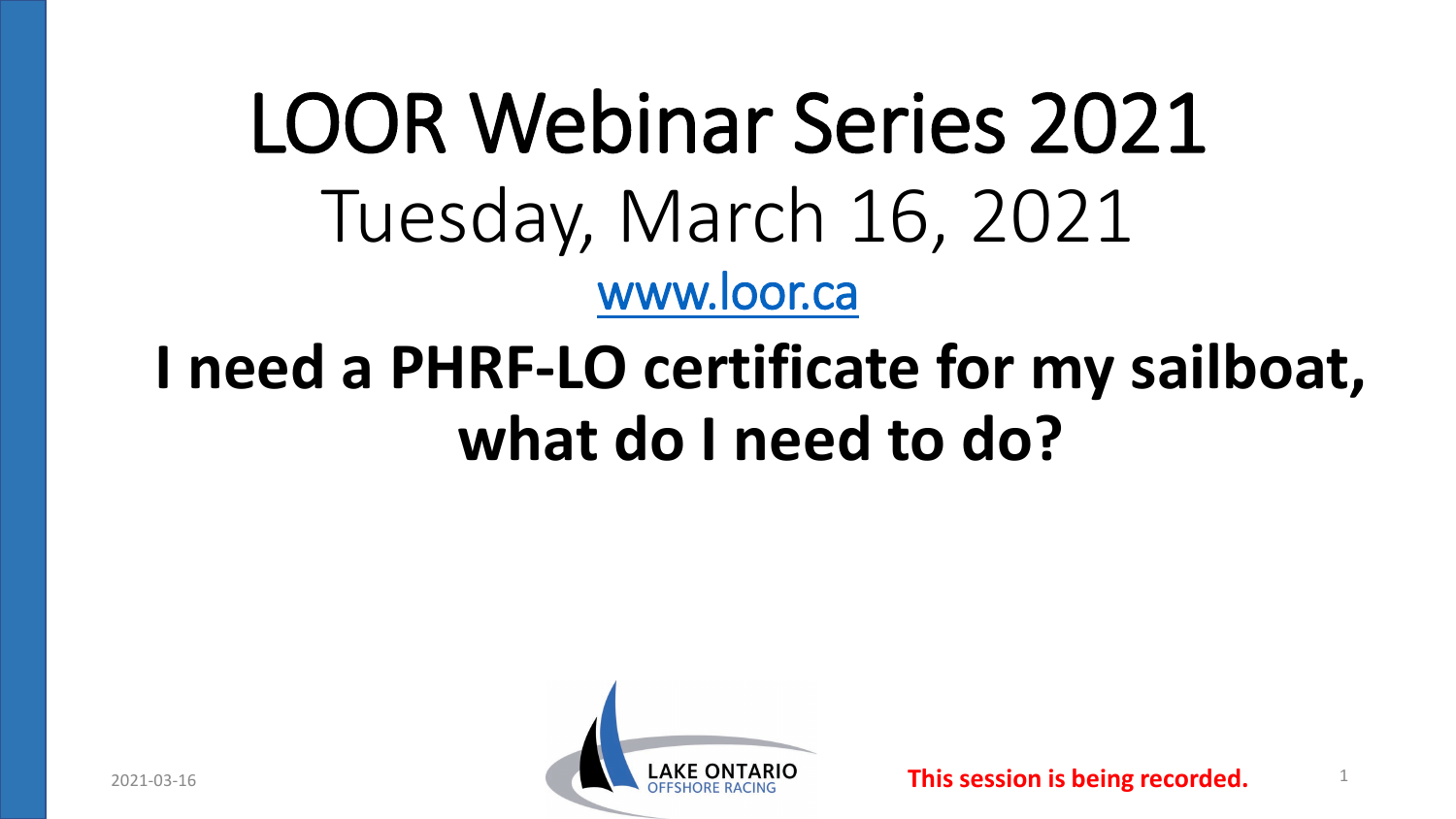#### **This session is being recorded.**

#### **The recording will be posted publicly posted on the Internet.**

#### **You're continued participation provides your approval for this.**

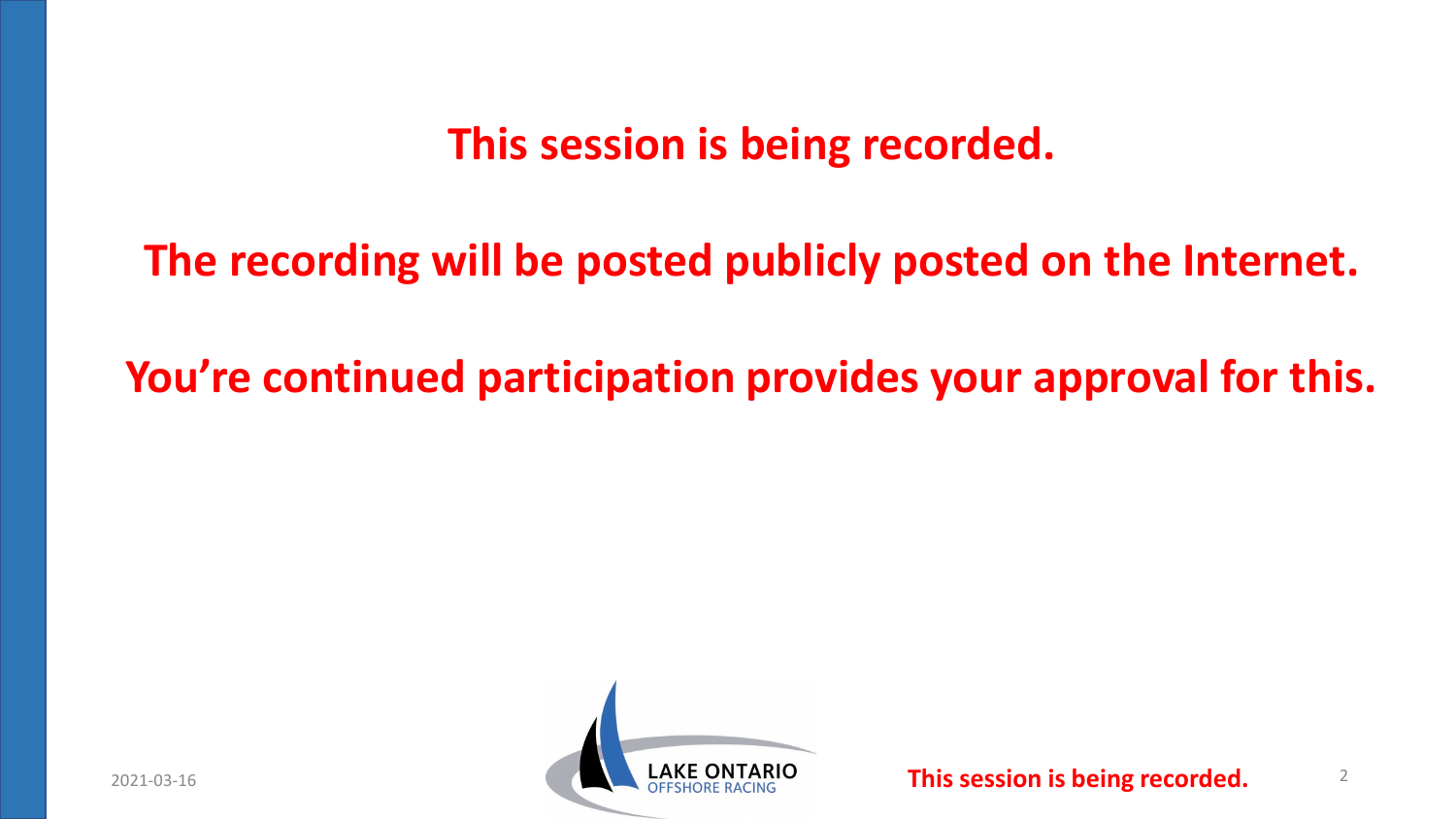## Webinar Ground Rules

- Attendees will be muted unless unmuted to ask a question
- We would like to leave questions until specific points in the sessions
- The process to ask a question is:
	- Raise your Zoom Virtual Hand (More on this later)
	- Attendees will be recognized in order that they raised their Zoom Virtual Hand
	- When it's their turn to be recognized, they will be unmuted to speak
	- Once finished, they will be muted again
	- If there are many questions, we would appreciate a single question at a time so everyone will have a chance
- We will not be discussing rating or rating issues for specific classes or sailboats.

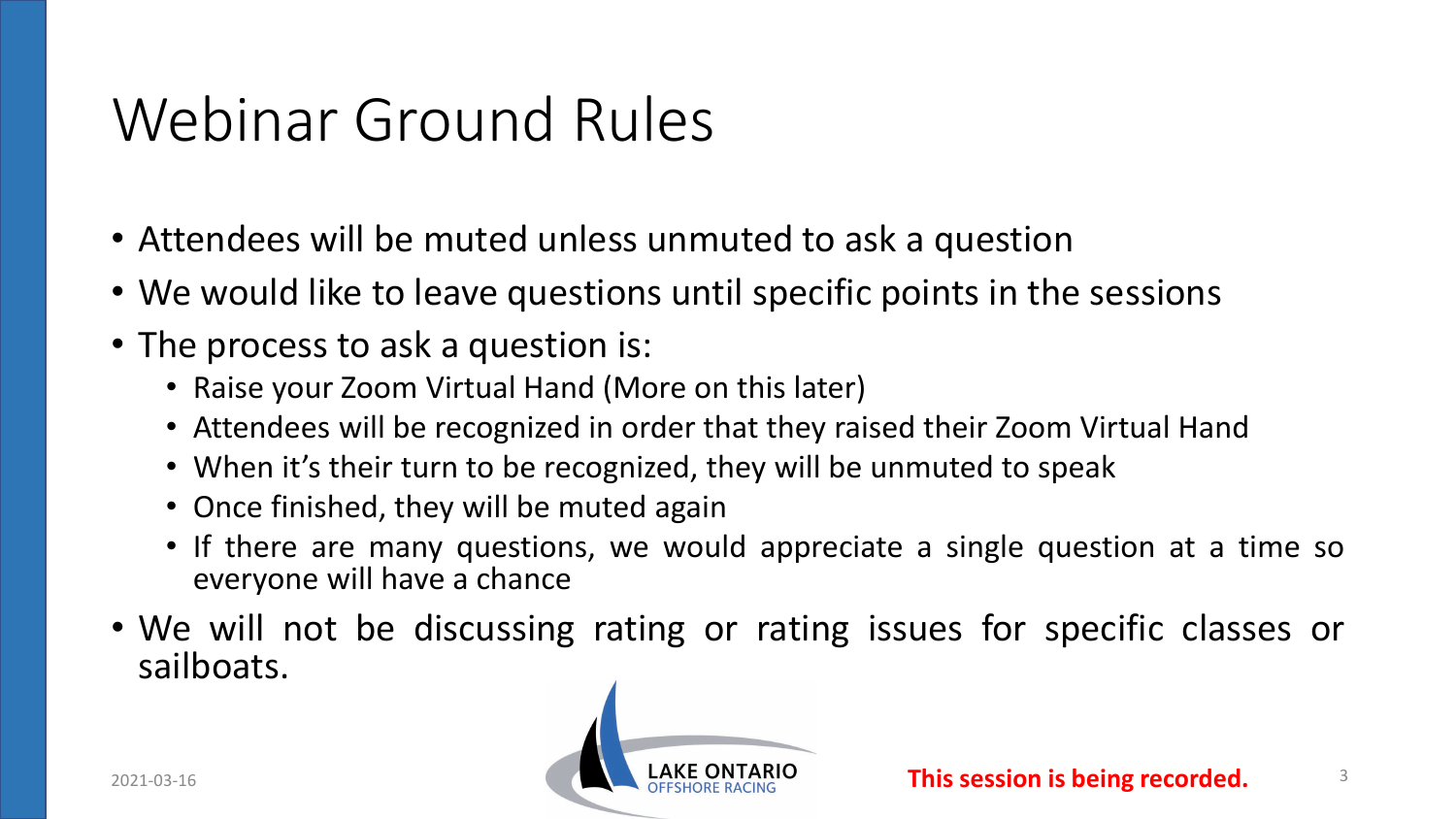#### Zoom Meeting Toolbar & Raise Zoom Virtual Hand The Zoom Toolbar -Your layout maybe different Smart phones & tablets are different

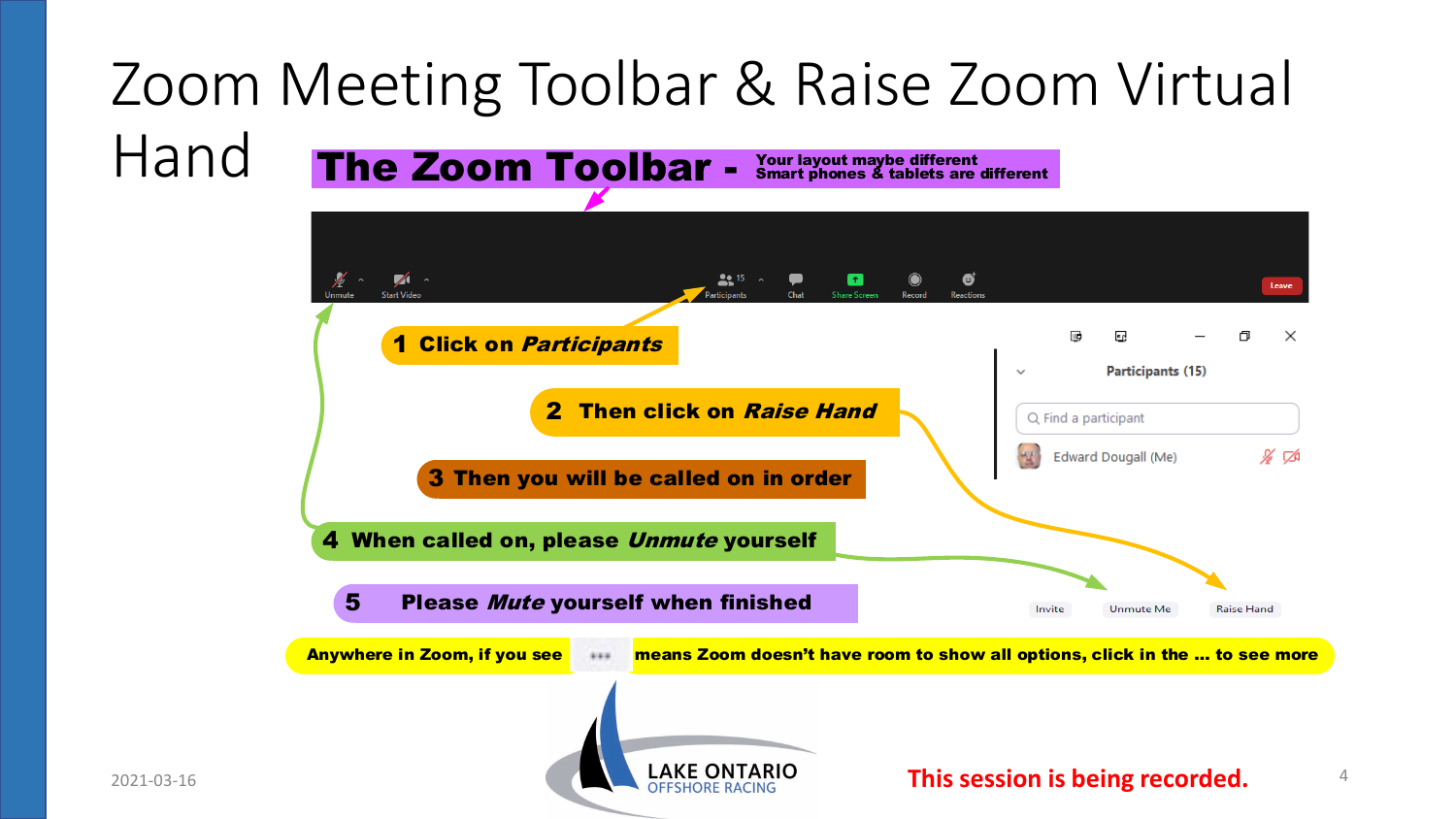### $LOOR$

- Lake Ontario Offshore Racing (LOOR), a component of the Port Credit Yacht Club (PCYC), holds
	- The Susan Hood Trophy Race (SHTR)
	- The Lake Ontario 300 Challenge Race (LO300) and every two years, the Lake Ontario 600 Challenge Race (LO600). The LO300 is part of the Great Lakes Solo Challenges of the *Great Lakes [Singlehanded](https://www.solosailors.org/) Society*
	- Lake Ontario Short Handed Racing Series (LOSHRS), a six race series including day races and an overnight race
- For more information on LOOR,
	- See [www.loor.ca](http://www.loor.ca/)
	- Email [info@loor.ca](mailto:info@loor.ca) to submit inquires, to volunteer or to sponsor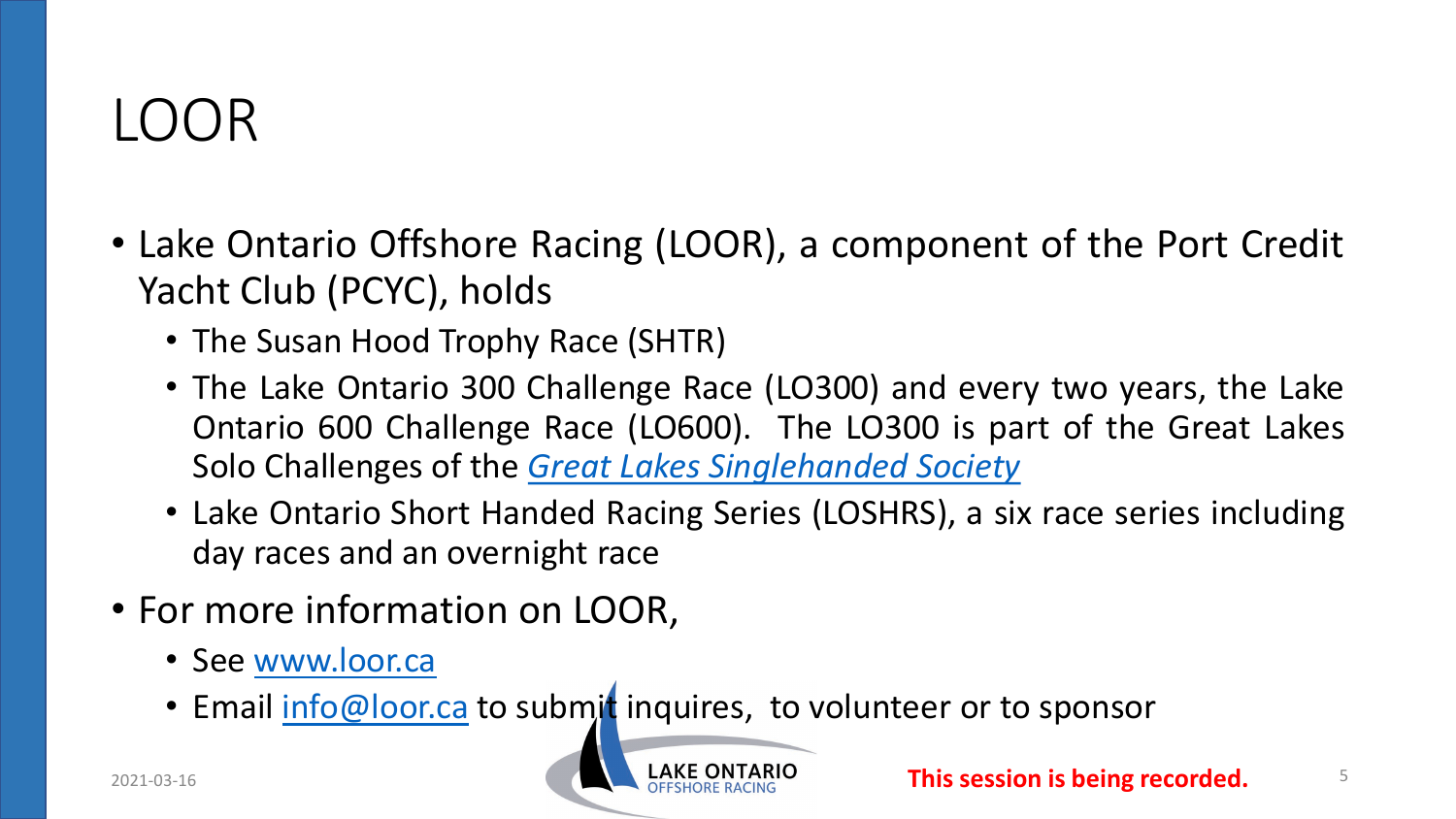### Session Overview

- Introduction
- Situations to be discussed
	- Existing class in the PHRF-LO Database
	- New class to Lake Ontario, so not in PHRF-LO Database
	- Modification to existing class
	- Sailboat from a PHRF region outside PHRF-LO
- Key Tips
- Wrap up questions

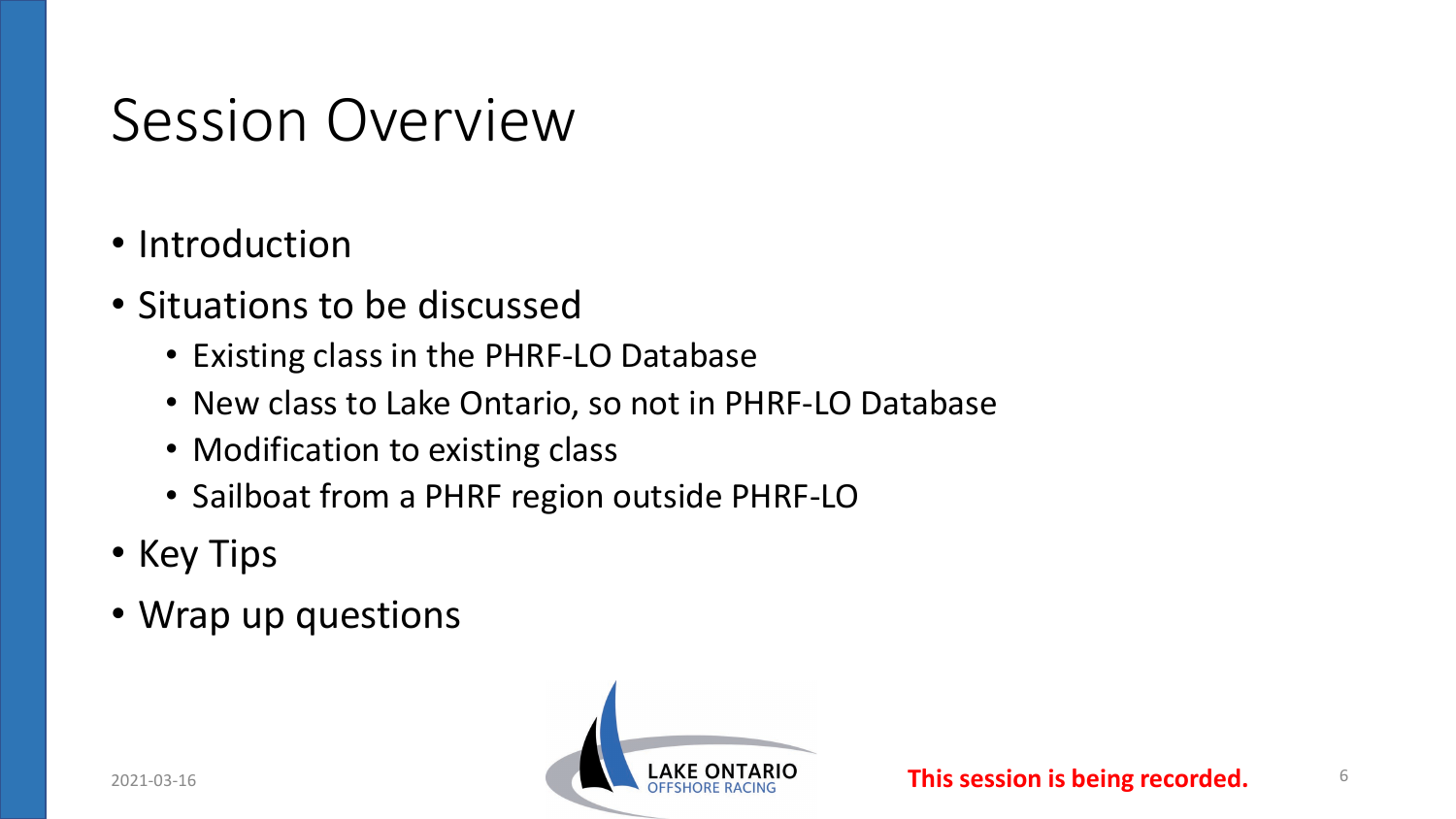#### Introductions

- The Panelists
	- Adam Farkas
	- Michael Brown
	- Graham Dougall
- PHRF & PHRF-LO
	- PHRF
	- PHRF-LO
		- <https://www.phrf-lo.org/>
		- Quick Guide for Owners [https://www.phrf-lo.org/index.php/handicapping/the-](https://www.phrf-lo.org/index.php/handicapping/the-certificate/480-owners-quick-guide) certificate/480-owners-quick-guide
		- Understanding the Process [https://www.phrf-lo.org/index.php/handicapping/the-](https://www.phrf-lo.org/index.php/handicapping/the-certificate/462-understanding-the-process)<br>certificate/462-understanding-the-process

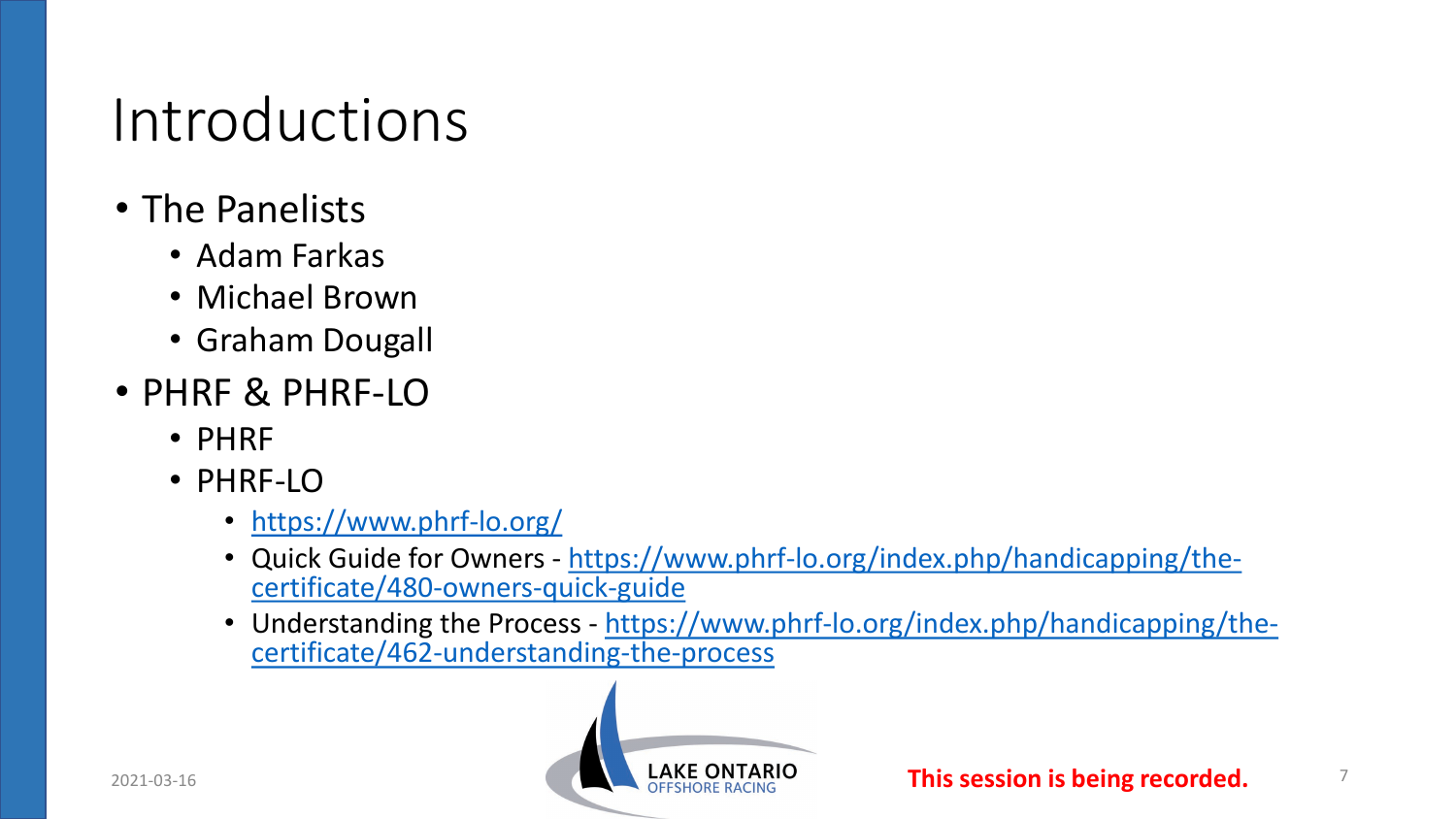### This is not a Technical Session



#### **Spring Training Webinar 2021**

The Spring Training Seminar has been set for March 27, 2021! We will be holding our Annual Spring Training workshop virtually.

Saturday March 27th, 2021

 $9.00$  AM

#### **This a more technical session**

- PHRF-LO holds an annual spring training session
- This year it's virtual
- For novice & existing club handicappers, and potential & existing certificate holders
- Might be recorded
- See https://www.phrf-<br>[lo.org/index.php/news/administrat](https://www.phrf-lo.org/index.php/news/administration/730-spring-training-webinar-2021) ion/730-spring-training-webinar-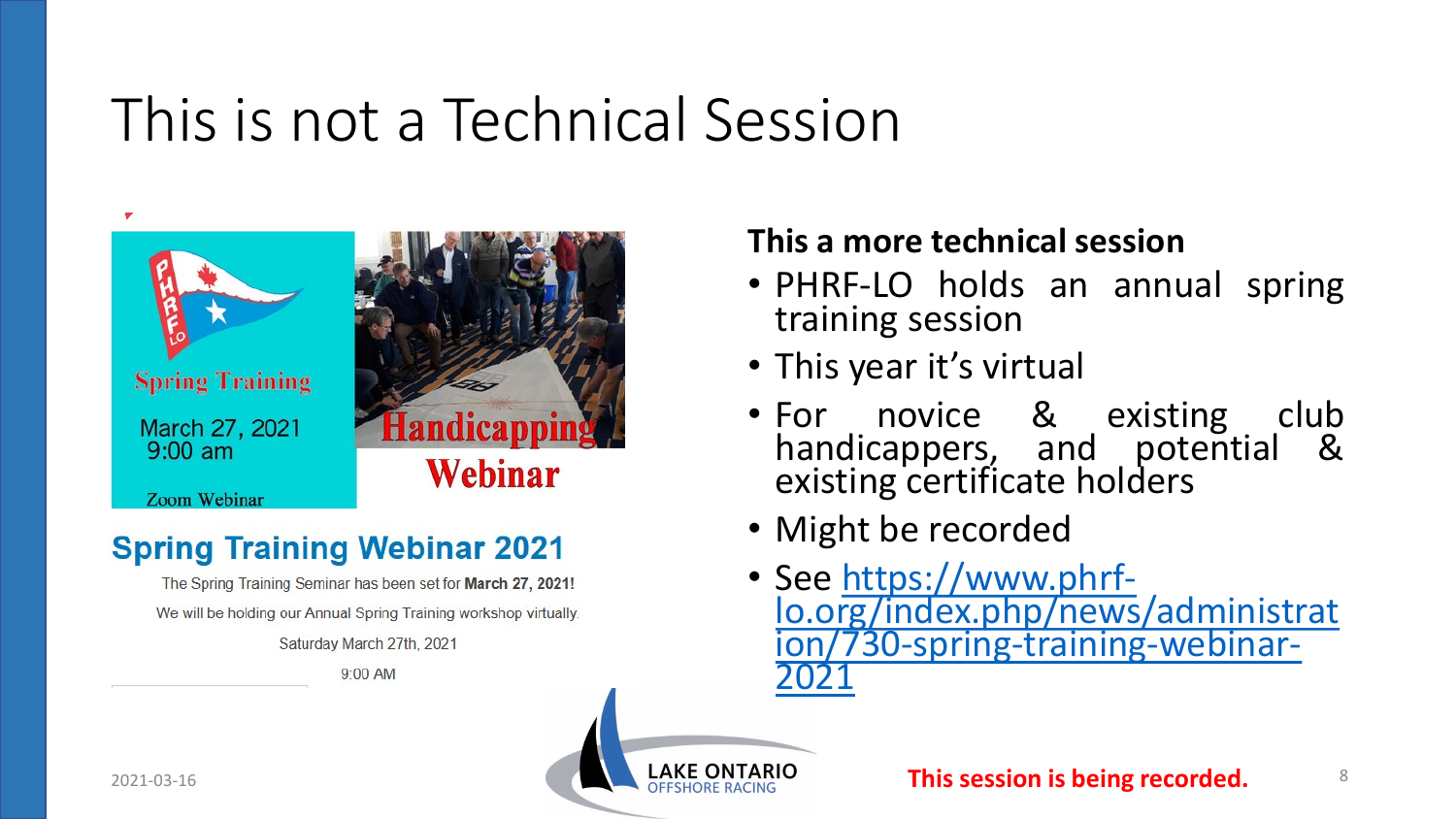## The one technical detail needed – The Concept of a *Standard Boat* <sup>1</sup>

- **Class Boat** is defined as a boat produced by one or more manufacturers with the intent of producing a number of essentially identical boats with respect to rig, hull, keel and rudder configurations. When a class of boat is available with different choices of mast height, keel type etc., each such combination shall constitute a separate class.
- **Standard Boat** is defined as either a Class or Custom boat in top condition with good equipment, 155% Genoa, 180% flying sail, a flying sail attachment point or otherwise a class defined sprit, standard mast, and an engine able to power the boat to hull speed fitted with (shall be what the manufacturer supplied):
	- For an inboard installation: a folding prop, or feathering prop, or a 2 bladed prop in an aperture.
	- For an outboard powered boat: a retracting outboard engine. "Standard Equipment"
	- The height of the attachment point of the Spinnaker (ISP) may be changed

(1) From [https://www.phrf-lo.org/images/Documents/HandicappersManual\\_Part\\_1.pdf](https://www.phrf-lo.org/images/Documents/HandicappersManual_Part_1.pdf)

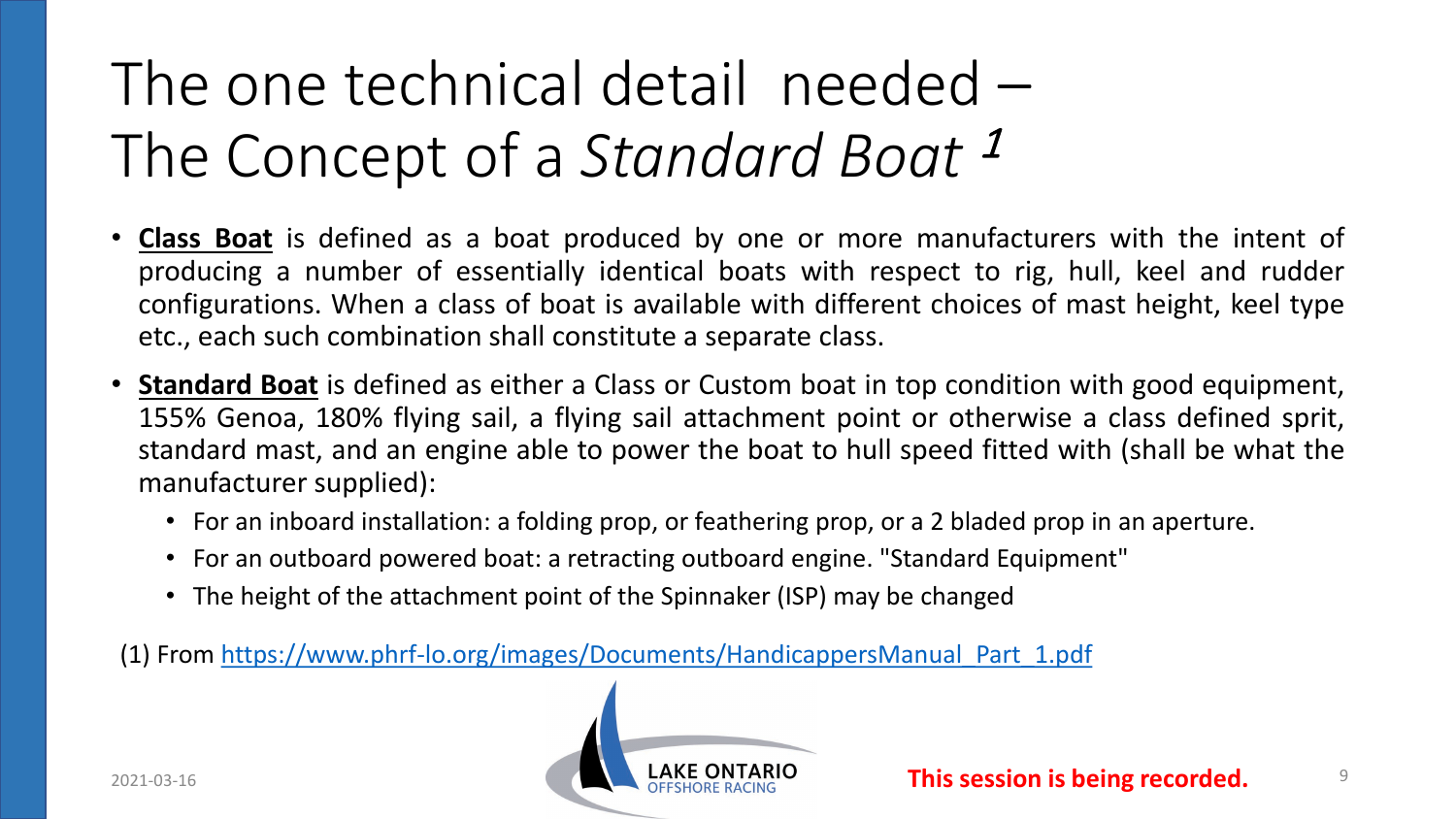### Existing Class (Standard Boat) in the PHRF-LO

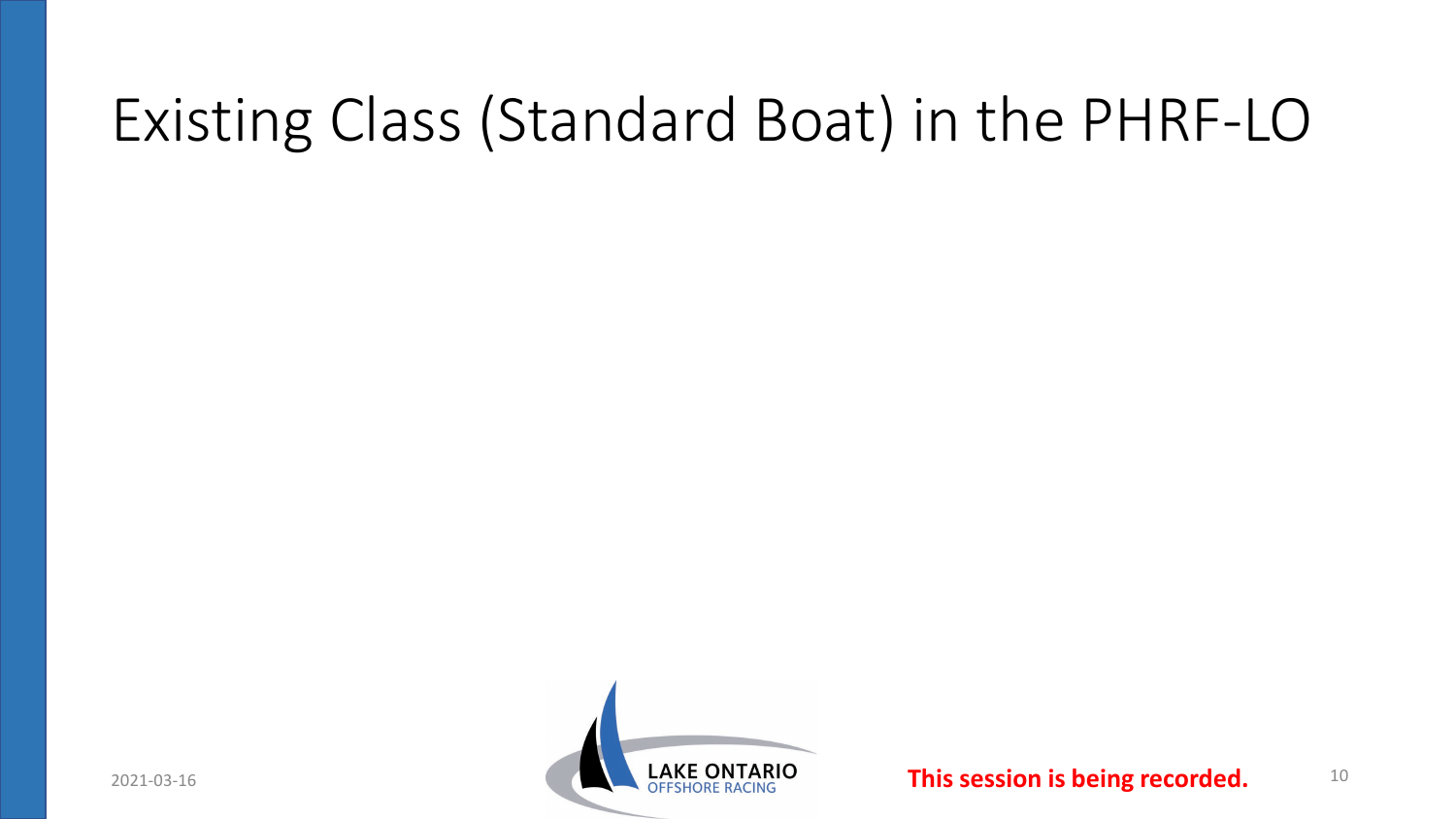## New Class (Standard Boat) to Lake Ontario, not in PHRF-LO Database

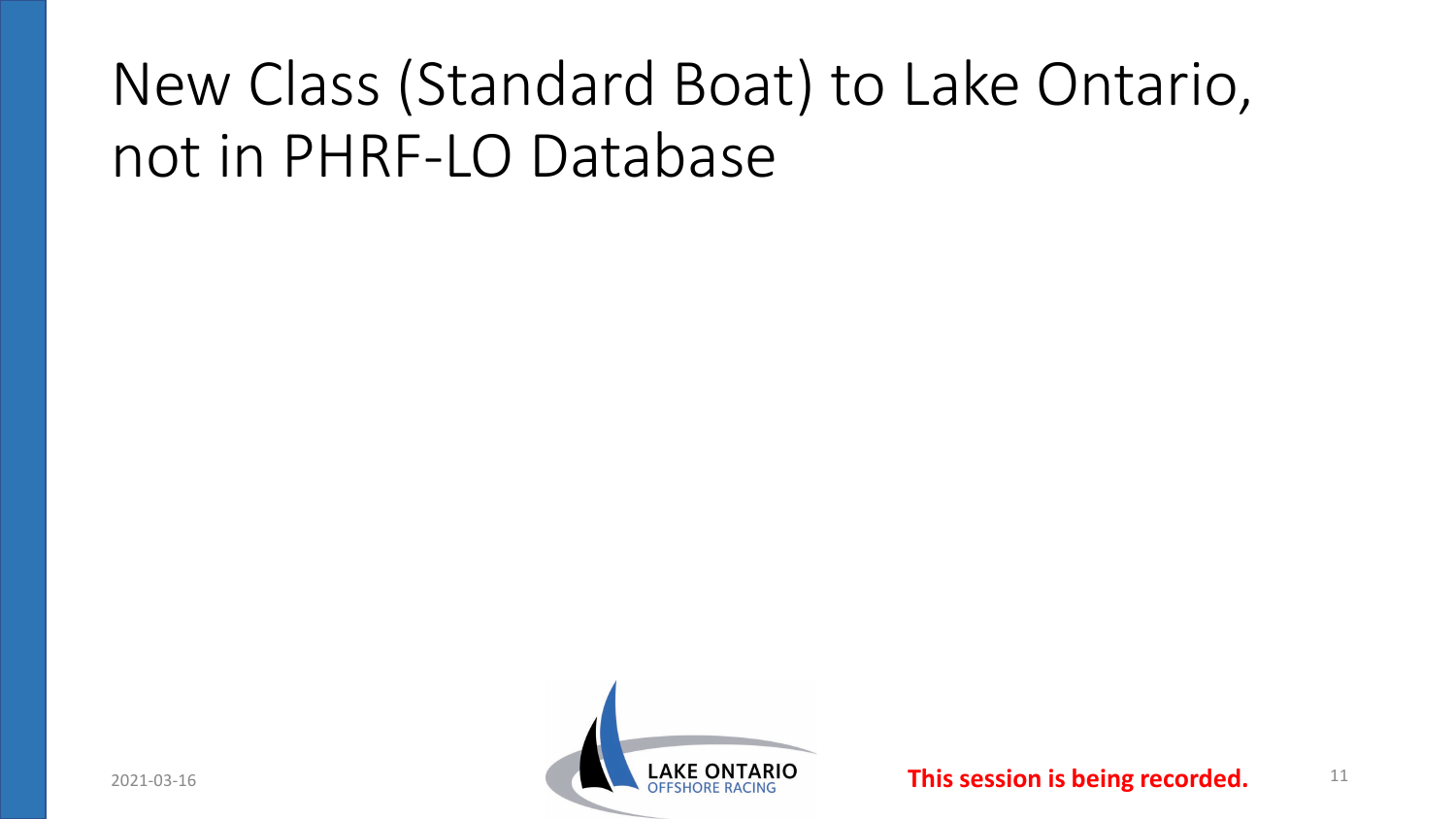### Modification to existing Class (Standard Boat)

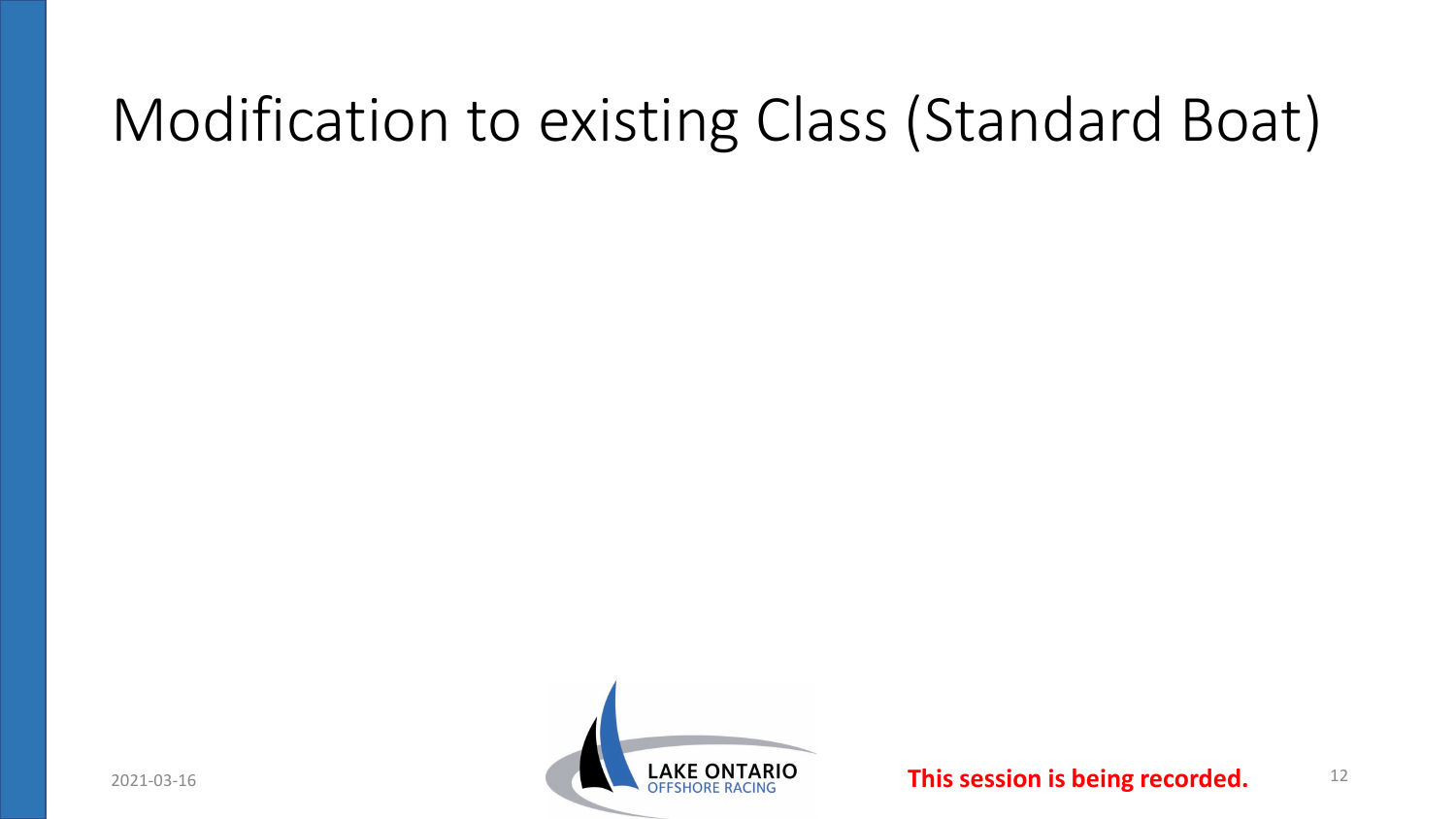### Sailboat from a PHRF region outside PHRF-LO

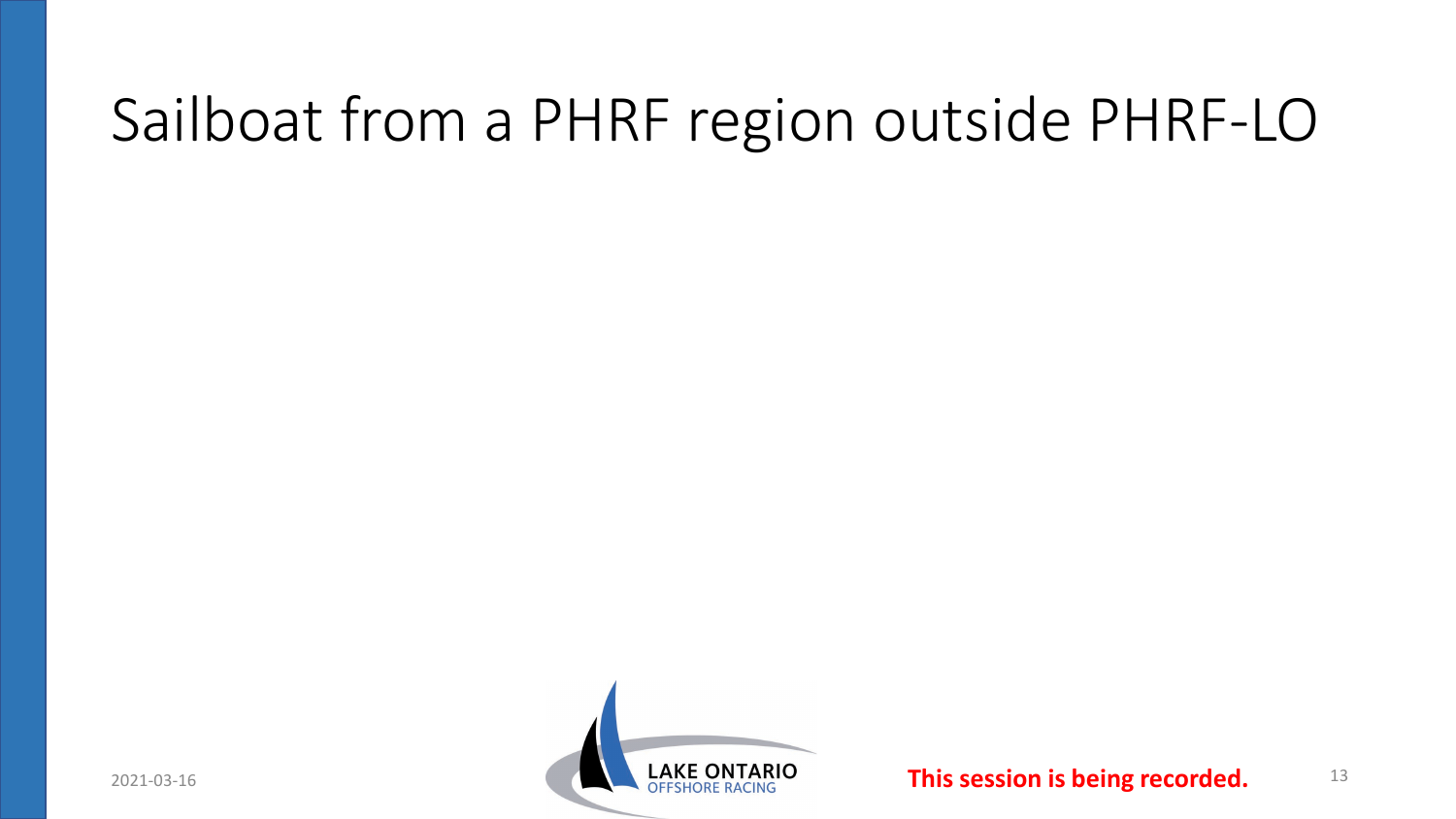## Key Tips

- *START EARLY and allow for plenty of lead time as it will take longer that you expect!*
- Check if your PHRF-LO certificate is renewed each year as it's not necessarily automatic!
- Owner's responsibility of to supply all necessary technical data, especially for a new class (standard) boat to club handicapper. PHRF-LO lead times are based on all necessary data having<br>been supplied to the club handicapper
- Review now the following before starting the process:
	- <https://www.phrf-lo.org/index.php/handicapping/the-certificate/480-owners-quick-guide>
	- <https://www.phrf-lo.org/index.php/handicapping/the-certificate/462-understanding-the-process>
- Get to know your Club Handicappers
	- See <https://www.phrf-lo.org/index.php/searches-queries/handicappers>
- *Often a race event requires any rating certificates days or weeks before the event; this your deadline to work backwards from!*
- *START EARLY and allow for plenty of lead time as it will take longer that you expect!*

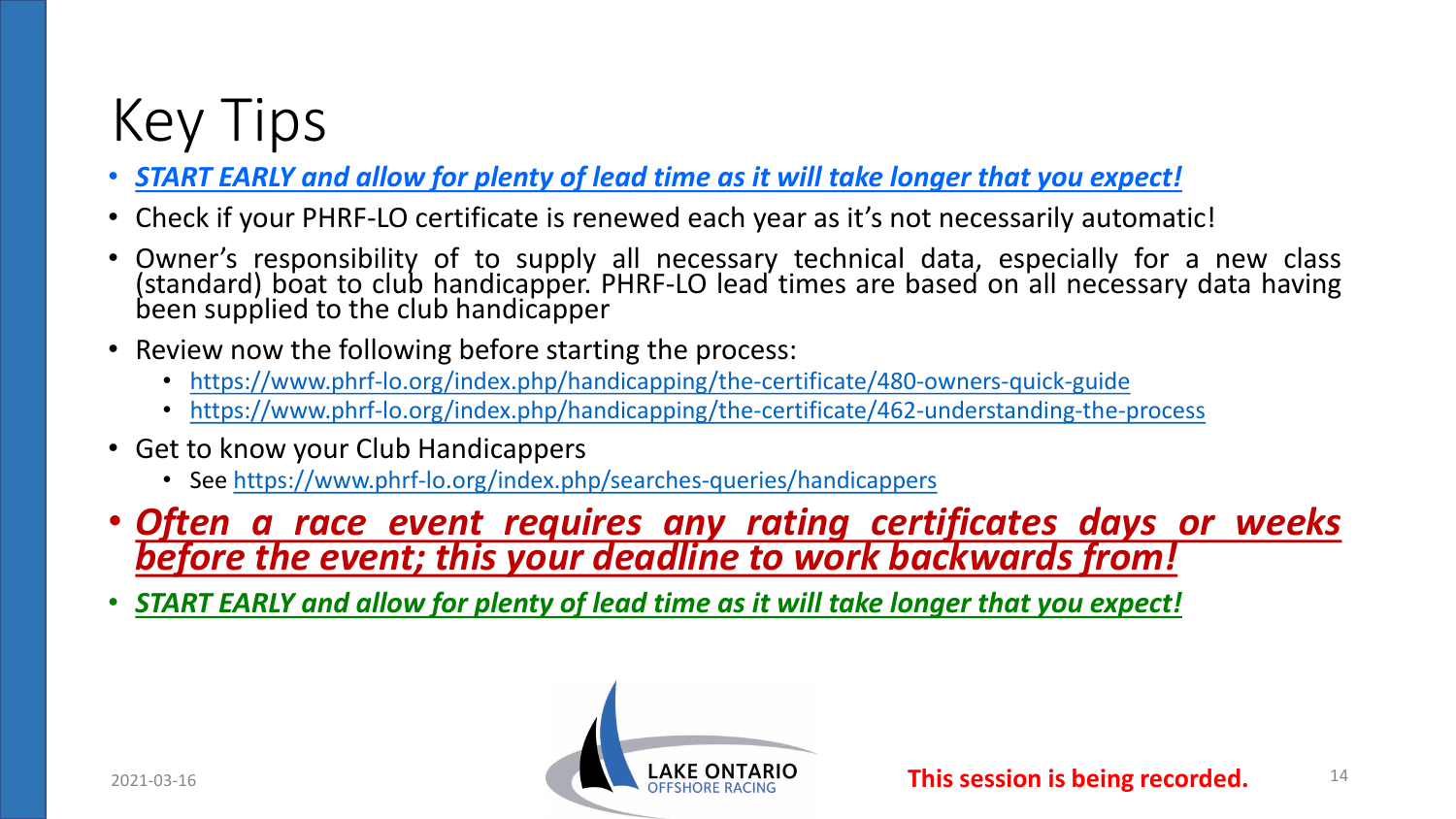## Key Tips

#### • Obtain a sailmaker's certificate, when

- Purchasing a new sail
- Having a sail modified
- Having a sail serviced
- Sailmaker offers free measurements in the spring, so check your local sailmaker for this service.
- Ask for all measurements under Universal Measurement System (UMS), so
	- Will have sail measurements that PHRF-LO might require in the future
	- Will have sail measurements needed by other handicapping/rating systems such as ORC
- *START EARLY and allow for plenty of lead time as it will take longer that you expect!*

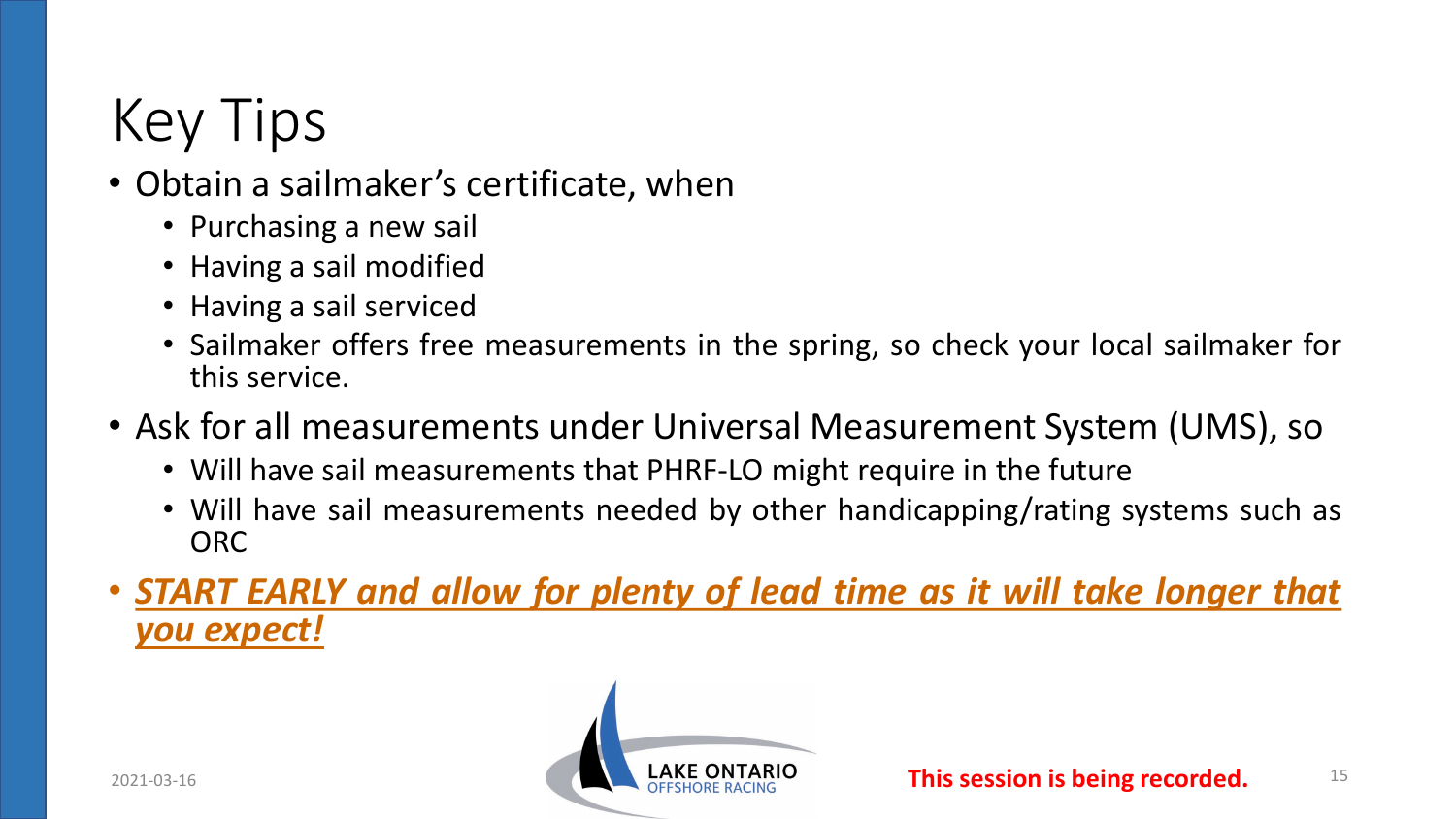#### **This session is being recorded.**

#### **The recording will be posted publicly posted on the Internet.**

#### **You're continued participation provides your approval for this.**

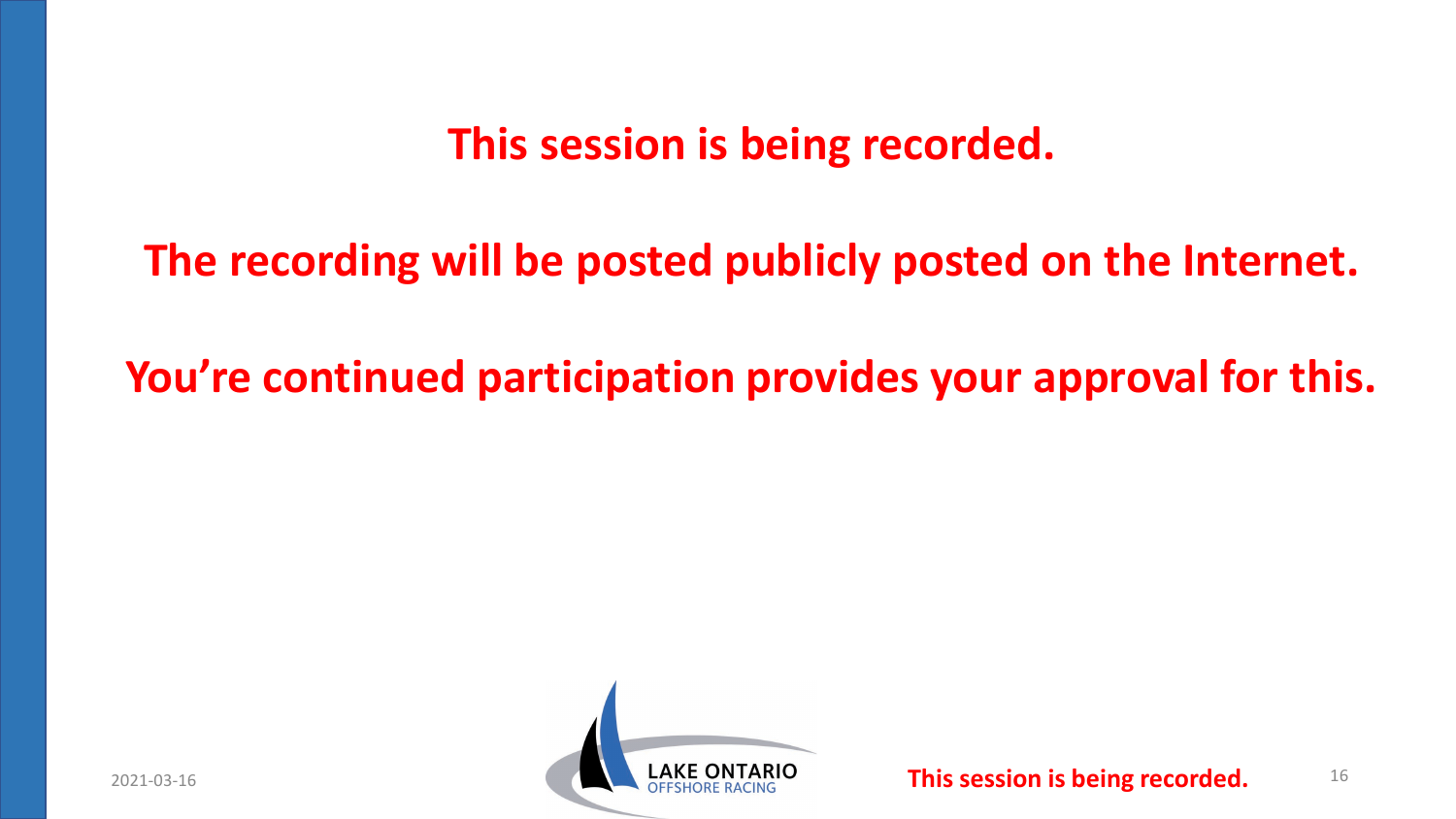#### Zoom Meeting Toolbar & Raise Zoom Virtual Hand The Zoom Toolbar -Your layout maybe different Smart phones & tablets are different

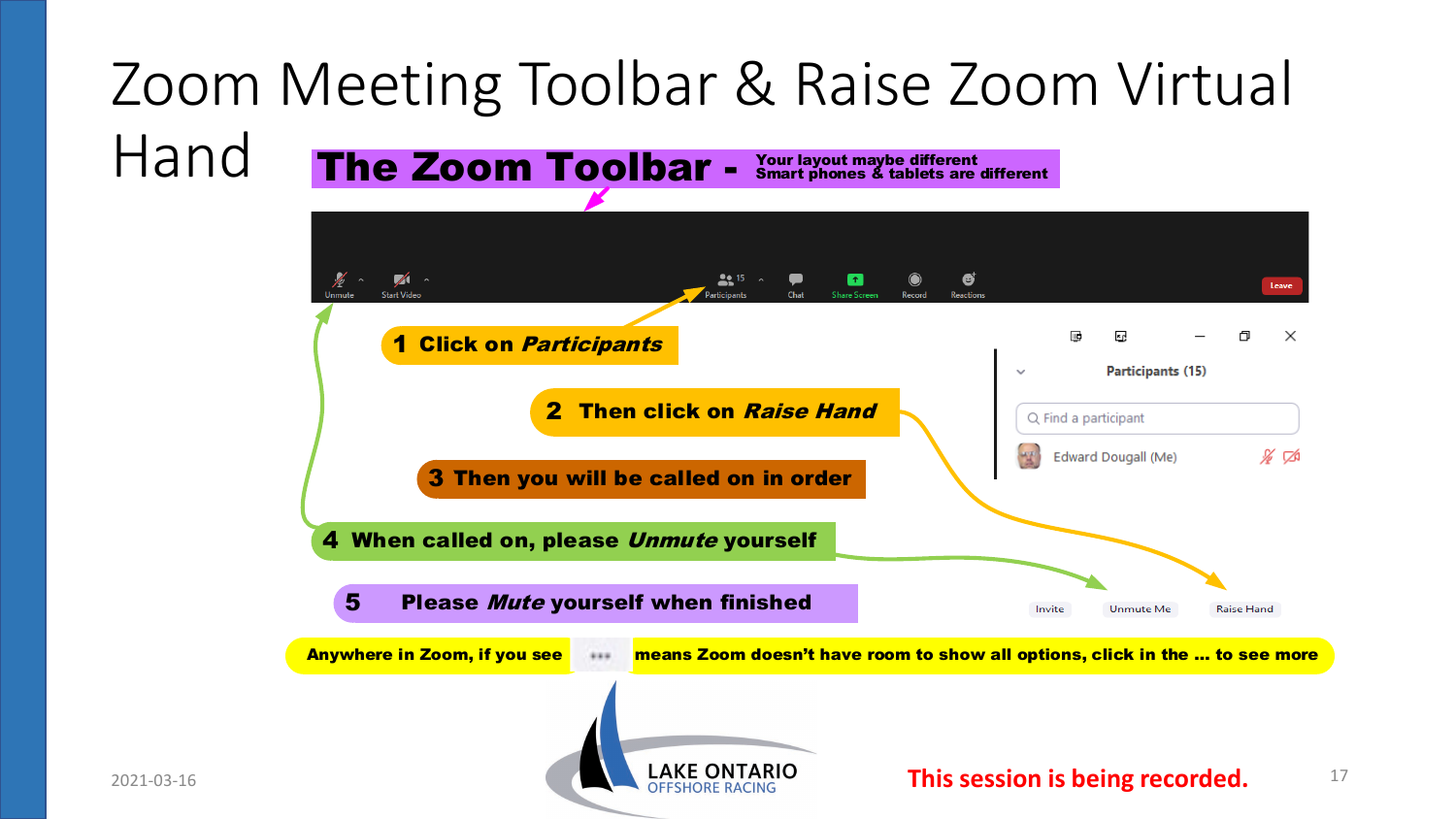### Follow-up Session Available from PHRF-LO



#### **Spring Training Webinar 2021**

The Spring Training Seminar has been set for March 27, 2021! We will be holding our Annual Spring Training workshop virtually.

Saturday March 27th, 2021

 $9.00$  AM

- PHRF-LO holds an annual spring training session
- This year it's virtual
- For novice & existing club handicappers, and potential & existing certificate holders
- Might be recorded
- See https://www.phrf-<br>[lo.org/index.php/news/administrat](https://www.phrf-lo.org/index.php/news/administration/730-spring-training-webinar-2021) ion/730-spring-training-webinar-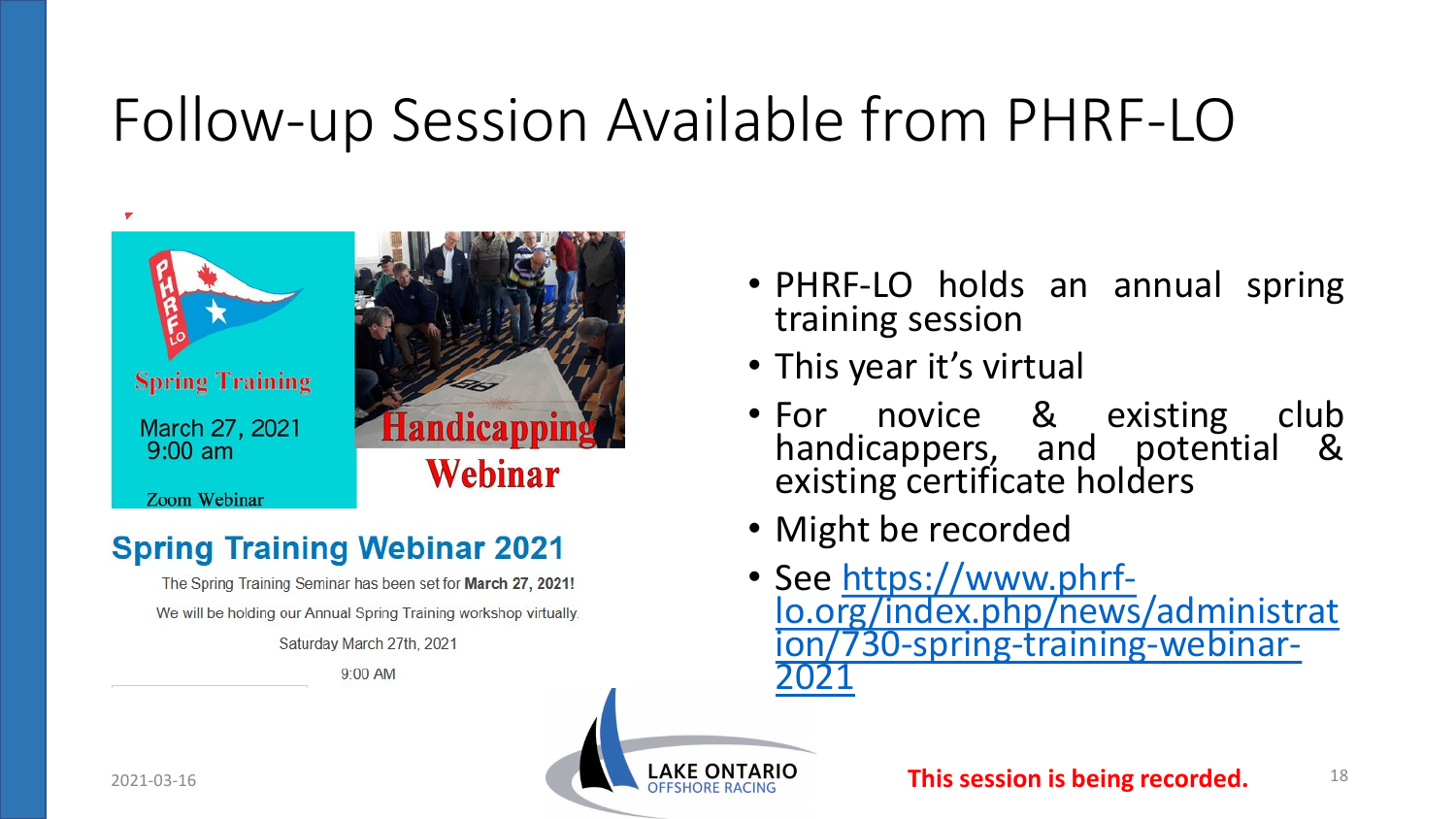